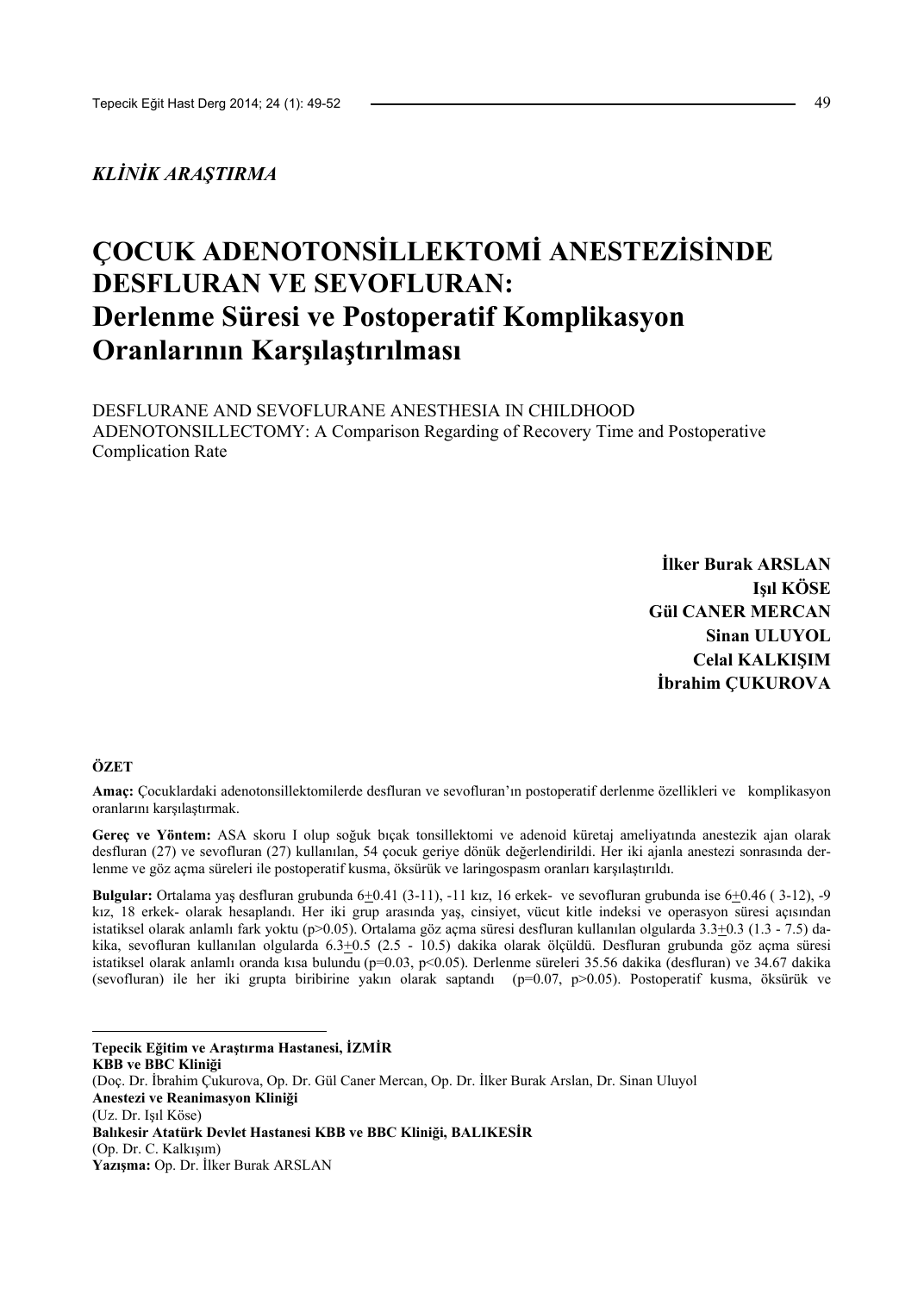laringospasm oranları her iki anestezik ajan için istatiksel olarak fark göstermedi. P değerleri sırasıyla 0.55, 0.48, ve 0.15 olarak bulundu.

**Sonuç:** Desfluran ve sevofluran anestezi ile derlenme ve postoperatif komplikasyonlar arasında anlamlı fark saptanmadı. Yalnızca göz açma süresi desfluran grubunda istatiksel olarak anlamlı oranda kısa idi.

**Anahtar Sözcükler:** Adenotonsillektomi, Derlenme. Desfluran, Sevofluran

#### **SUMMARY**

**Aim**: To evaluate the recovery profiles and postoperative adverse events after general anesthesia with desflurane and sevoflurane in childhood adenotonsillectomy.

**Material and Methods**: Fiftyfour children, ASA physical status I, underwent conventional cold tonsillectomy and curettage adenoidectomy under general anesthesia with desflurane  $(n = 27)$  and sevoflurane  $(n = 27)$  were evaluated retrospectively. Anesthesia recovery, eye opening, postoperative vomiting, coughing and laryngospasm were compared for two anesthetic regimens.

**Findings:** The mean age was 6+0.41 (min-max: 3-11, 11 female, 16 male) in desflurane group and 6+0.46 (min-max: 3-12, 9 female, 18 male) in sevoflurane group. No significant difference was observed between the two groups in terms of age, gender, body mass index and operation duration ( $p > 0.05$ ) The mean time to eye opening following desflurane was 3.3+0.3 (1.3 -7.5) minutes versus  $6.3+0.5$  (2.5-10.5) minutes following sevoflurane, difference was statistically significant ( $p=0.03$ , p<0.05). Recovery of both agent is similar, 35.56 minutes in desflurane 34.67 minutes in sevoflurane (p=0.07, p>0.05). There was no statistical difference in the postoperative vomitting, coughing, and laryngospasm, among two groups. P values were 0.55, 0.48, and 0.15 respectively.

**Conclusion:** The occurrence of recovery and adverse events between desflurane and sevoflurane were not significantly different , except that the eye opening duration after anesthesia was significantly shorter in desflurane group.

**Key words: A**denotonsillectomy, Desflurane, Recovery, Sevoflurane

# **INTRODUCTION**

Desflurane and sevoflurane are new volatile agents that are used by anesthesiologists in recent years. The advantages of these drugs are that, low blood solubility which providies faster anesthetic effect and rapid recovery than isoflorane (1, 2,12). However, indications and contraindications are almost similar to each other.

Postoperative vomiting is the most common complication after surgery especially after adenotonsillectomy. In addition, postoperative vomiting is still the most important stress factor that delays the recovery of the patient and increases the cost of the anesthesia process (3). In anesthetized patients, increased upper airway reactivity may manifest by coughing when the cough reflex is initiated (4).

Reflex glottic closure is a dominant and stable reflex produced by the stimulation of the superior laryngeal nerve. Laryngospasm is an exaggeration of this response and also more common after upper airway procedures (5).

The aim of this study, compare the effect of desflurane and sevoflurane on eye opening, recovery time, postoperative vomiting, coughing, and laryngospasm in children who undervent adenotonsillectomy.

### **MATERIALS AND METHODS**

54 children, ASA physical status I (34 male and 20 female, 27 were anaesthetised with desflurane and 27 were anaesthetised with sevoflurane) who underwent conventional cold tonsillectomy and curettage adenoidectomy were analysed retrospectively. None of the patients had a history of sleep apnea, developmental delay, or psychological disorders.

Patients were not premedicated. An IV catheter was placed, anesthesia was induced with propofol 2 mg/kg and mivacurium 0.25 mg/kg was given to facilitate endotracheal intubation Anesthesia was maintained by an inhaled technique consisting of nitrous oxide/oxygen (70%:30%) and patients received either desflurane 4%–6% or sevoflurane 1.5%–2.0% via the endotracheal tube. Ventilation was controlled to maintain an end-tidal CO2 of  $35 + 4$  mm Hg.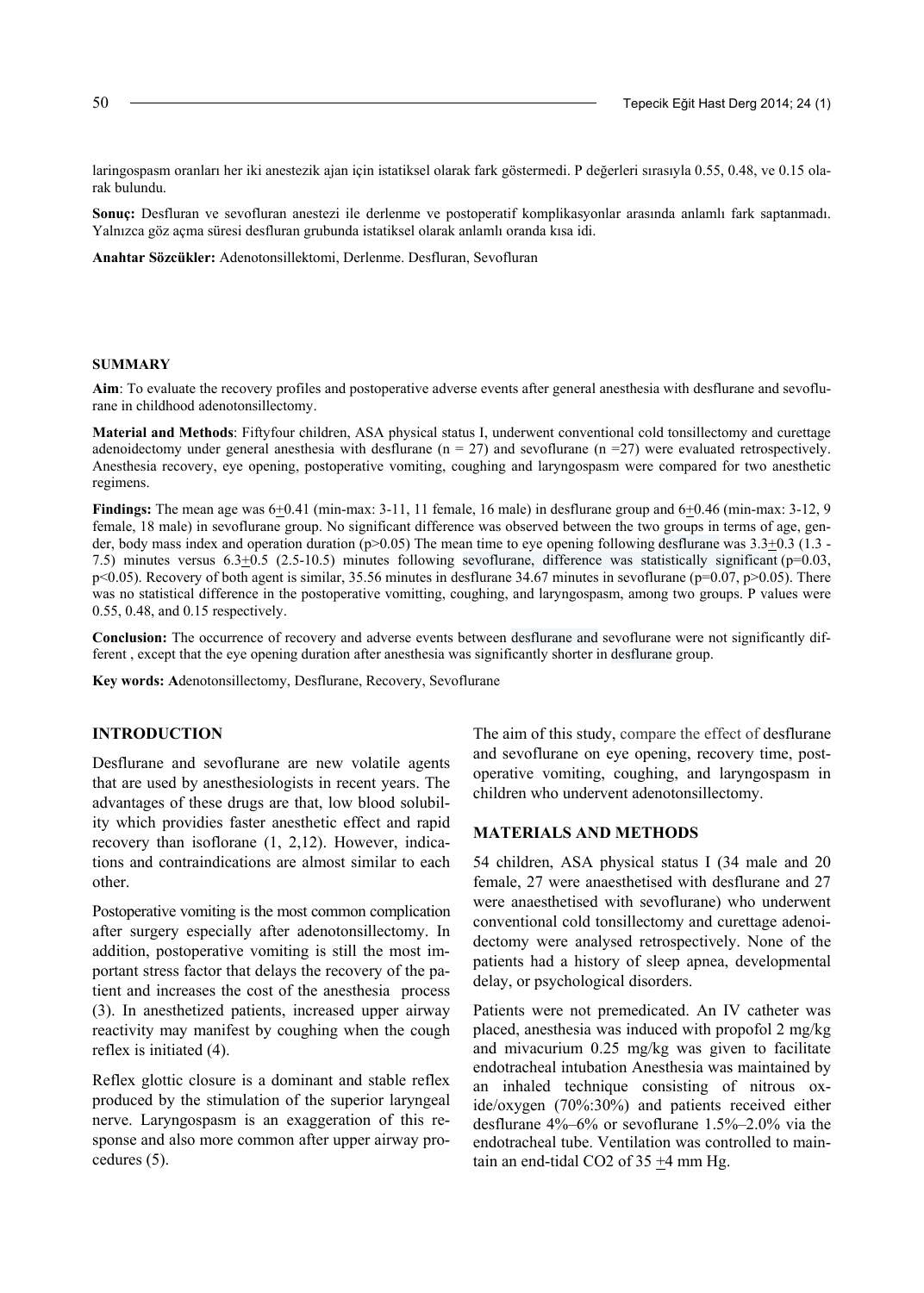Coughing seven times during 6 minutes of postextubation period was accepted as postoperative adverse event. The occurrence of laryngospasm that resolved without treatment was also considered as an adverse event. Recorded eye opening and the recovery time, postoperative vomiting, coughing, and laryngospasm were compared for both group.

Statistical analysis was performed using  $SPSS^{\circledast}$  20.0 software (SPSS Inc., Chicago, IL, USA). Between two groups, mean time to eye opening and recovery from anesthesia were compared by unpaired t test. Chisquare test and Fisher's exact test were used for nonparametric data including vomiting, coughing and laryngospasm.  $P < 0.05$  was considered to be statistically significant.

#### **RESULTS**

54 patients were recruited for the study. The mean age was 6+0.41 (min-max: 3-11, 11 female, 16 male) in desflorane group and 6+0.46 (min-max: 3-12, 9 female, 18 male) in sevoflorane group. No significant difference was observed between the two groups in terms of age, gender, body mass index and operation duration  $(p>0.05)$  Spontaneous eye opening time were meanly 3.3+03 (1.3-7.5) minute in desflurane and 6.3 (2.5-10.5) minute in sevoflurane group with statistically significance. Anesthesia recovery time was 35.56 minnutes in desflurane group and 34.67 min in sevoflurane group without statistically significance. No difference between the two groups were found in vomiting, coughing and laryngospasm (Table 1). There was no statistically significance in the postoperative adverse events.

# **DISCUSSION**

It is desirable to have a fast recovery from anaesthesia and less postoperative complications. The current findings are consistent with previously published comparative studies demonstrating that the faster emergence from desflurane (versus sevoflurane) anaesthesia failed to lead to an earlier discharge from hospital after both outpatient and inpatient surgical procedures  $(6-9)$ .

The study by Nathanson suggested that sevoflurane and desflurane provided similar intraoperative conditions during the maintenance period. Although early recovery was faster with desflurane, there was no difference in the intermediate recovery end points (6). Loop also found that late recovery profiles and incidence of postoperative side effects were similar after desflurane and sevoflurane administration (7). Welborn concluded that despite the faster initial recovery with desflurane, no significant differences were found between the two volatile anaesthetics in the later recovery period (8). Isik and others also concluded that in children, early recovery was faster with desflurane compared to sevoflurane (9). Findings of the present study are consistent with the earlier reported data of

Side effects are important during anestehesia. The incidence complications as postoperative nausea and vomiting, headache, cough and laryngospasm can affect the duration and prognosis of anesthesia and patients comfort. Karlsen found that the postoperative nausea/vomiting rate was higher in the desflurane group than that in sevoflurane group (1). Goff found most frequent side effect after surgery as nausea and vomiting. Although the incidence of cough was more in the desflurane group, the difference was not statistically significant  $(p>0.05)$  (10). Eshima found that sevoflurane does not irritate the respiratory tract, whereas desflurane can do so at concentrations that exceed the minimum alveolar anesthetic concentration (11).

faster early recovery with desflurane compared to se-

voflurane.

In our study, There was a significant difference in time to eye opening with desflurane compared to sevoflurane. Recovery time was faster in desflurane group. Our study found no difference in the incidence of respiratory complications between the two groups. The incidence of other postoperative complications (postoperative nausea and vomiting, headache, drowsiness) was also similar in both of the groups. Cough was seen more in desflurane group without any significance.

|                                        | Desflurane $(27)$ | Sevoflurane (27) | P value |
|----------------------------------------|-------------------|------------------|---------|
| Time to Eye Opening (sec)              | 199.4             | 379.1            | 0.003   |
| Time to Recovery from Anesthesia (min) | 35.56             | 34.67            | 0.168   |
| Vomiting                               |                   |                  | 0.552   |
| Cough                                  |                   |                  | 0.273   |
| Laryngospasm                           |                   |                  | 0.150   |

**Table 1.**